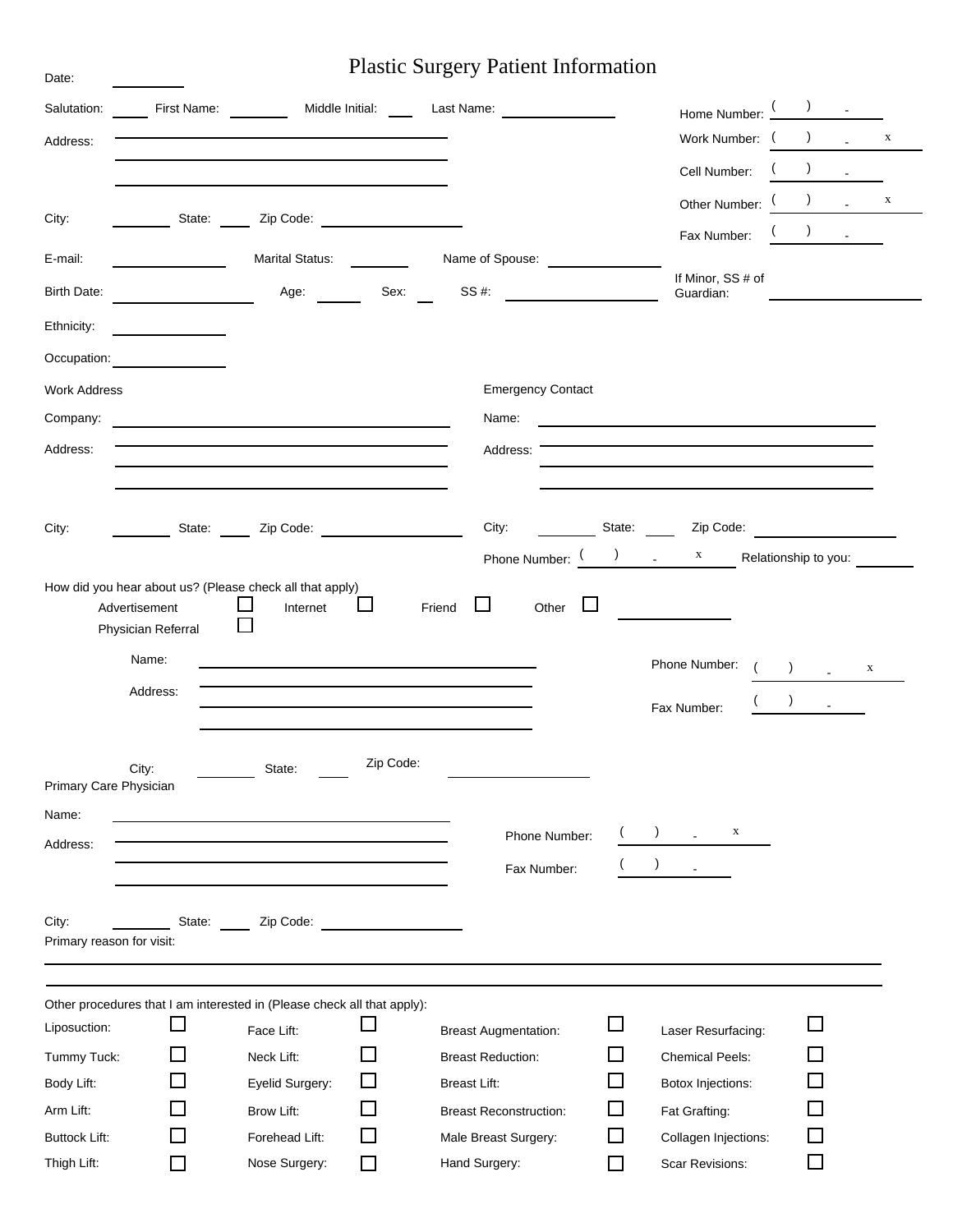## **Past Surgical History Menstrual History**

Please list all operations you have had below Including Plastic and Cosmetic Procedures

| Date $\frac{1}{1}$                    |                                            | Number of abortions<br>Number of children                                         |
|---------------------------------------|--------------------------------------------|-----------------------------------------------------------------------------------|
| Date $\frac{1}{\sqrt{1-\frac{1}{2}}}$ |                                            | Birth control pills<br>Other contraceptive<br>Hormone therapy<br>Age of menopause |
| Date $\frac{1}{\sqrt{1-\frac{1}{2}}}$ |                                            |                                                                                   |
| Date $\frac{1}{2}$                    |                                            | <b>Family History</b><br>Have any of your close relatives had a                   |
| Date $\frac{1}{\sqrt{1-\frac{1}{2}}}$ |                                            | diseases? (Mother, Father, Sister, Brother, I                                     |
|                                       |                                            |                                                                                   |
| Date $\frac{1}{2}$                    |                                            | Diabetes                                                                          |
|                                       | Date $\frac{1}{1}$ Type                    | <b>Heart Disease</b>                                                              |
|                                       |                                            | Heart Attack                                                                      |
| Date $\frac{1}{\sqrt{1-\frac{1}{2}}}$ |                                            | Hypertension<br>$\mathcal{L}^{\text{max}}_{\text{max}}$                           |
|                                       | Date $\frac{1}{\sqrt{1-\frac{1}{2}}}$ Type | Stroke                                                                            |
|                                       |                                            | If yes, what ty<br>Cancer                                                         |
|                                       |                                            | <b>Bleeding Tendency</b>                                                          |

### **Past Medical History**

| <b>Chick Pox</b>                                   |                            |                  |                                         |  |  |  |
|----------------------------------------------------|----------------------------|------------------|-----------------------------------------|--|--|--|
| Measles                                            |                            |                  |                                         |  |  |  |
| <b>Mumps</b>                                       |                            |                  |                                         |  |  |  |
| German Measles                                     |                            |                  |                                         |  |  |  |
| Kidney Disease                                     |                            |                  |                                         |  |  |  |
| Hypertension                                       |                            |                  |                                         |  |  |  |
| Arthritis                                          |                            |                  |                                         |  |  |  |
| Asthma                                             |                            |                  |                                         |  |  |  |
| Emphysema                                          |                            |                  |                                         |  |  |  |
| <b>Respiratory Problems</b>                        |                            |                  |                                         |  |  |  |
| Seizures                                           |                            |                  |                                         |  |  |  |
| Cancer                                             |                            |                  |                                         |  |  |  |
| <b>Rheumatic Fever</b>                             |                            |                  |                                         |  |  |  |
| <b>Scarlet Fever</b>                               |                            |                  |                                         |  |  |  |
| Polio                                              |                            |                  |                                         |  |  |  |
| Tuberculosis                                       |                            |                  |                                         |  |  |  |
| Hepatitis                                          |                            |                  |                                         |  |  |  |
| Diabetes                                           |                            |                  |                                         |  |  |  |
| <b>Heart Disease</b>                               |                            |                  |                                         |  |  |  |
| <b>Heart Attack</b>                                |                            |                  |                                         |  |  |  |
| Angina                                             |                            |                  |                                         |  |  |  |
| Stroke                                             |                            |                  |                                         |  |  |  |
| Anemia                                             |                            |                  |                                         |  |  |  |
| DVT or PE                                          | Yes                        |                  | No                                      |  |  |  |
| <b>Bleeding Tendency</b>                           | Yes                        |                  | No                                      |  |  |  |
| Zoster                                             | Yes                        |                  | No                                      |  |  |  |
| Herpes                                             | Yes                        |                  | Nο                                      |  |  |  |
| <b>HIV</b> or AIDS                                 | Yes                        |                  | No                                      |  |  |  |
|                                                    | <b>Breast History</b>      |                  |                                         |  |  |  |
|                                                    |                            |                  |                                         |  |  |  |
| Date of last mammogram                             |                            | $\frac{1}{2}$    |                                         |  |  |  |
| History of breast cancer                           |                            | Yes              | No                                      |  |  |  |
|                                                    |                            | Yes              | No                                      |  |  |  |
| Family member                                      |                            |                  |                                         |  |  |  |
| If yes:                                            |                            |                  |                                         |  |  |  |
| Mother Sister ______ Aunt ______ Grandmother _____ |                            |                  |                                         |  |  |  |
|                                                    |                            |                  |                                         |  |  |  |
|                                                    | <b>Skin Cancer History</b> |                  |                                         |  |  |  |
|                                                    |                            |                  |                                         |  |  |  |
| Melanoma                                           | Yes                        |                  | No                                      |  |  |  |
| Basal Cell                                         | Yes                        |                  | No                                      |  |  |  |
| Squamous Cell                                      | Yes                        |                  | Nο                                      |  |  |  |
|                                                    |                            |                  |                                         |  |  |  |
| <b>Habits and Psychiatric History</b>              |                            |                  |                                         |  |  |  |
| Do you drink alcohol?                              | Yes                        | How much?<br>No. |                                         |  |  |  |
| If no, did you ever?                               | Yes                        | No l             | When did you quit? $\frac{1}{\sqrt{2}}$ |  |  |  |
| Do you smoke?                                      | Yes                        | No.<br>How much? |                                         |  |  |  |
| If no, did you ever?                               | Yes<br>No.                 |                  | When did you quit? $\frac{1}{2}$ / /    |  |  |  |
| Do you use any recreational drugs?                 |                            | Yes              | No                                      |  |  |  |
|                                                    |                            |                  |                                         |  |  |  |

Marijuana Cocaine Heroin Other

Have you ever been hospitalized for a mental illness?

Yes No<br>Yes No Yes

Have you suffered from any mental illness?

| Including Plastic and Cosmetic Procedures        |                                                   | Age of first menses<br>Regular Irregular                                                                 |  |  |  |
|--------------------------------------------------|---------------------------------------------------|----------------------------------------------------------------------------------------------------------|--|--|--|
| Date $\frac{1}{\sqrt{1-\frac{1}{2}}}$            |                                                   | Number of pregnancies<br>Number of miscarriages<br>Number of abortions<br>Number of children             |  |  |  |
| Date $\frac{1}{\sqrt{1-\frac{1}{2}}}$            |                                                   | Other contraceptive therapy<br>Birth control pills                                                       |  |  |  |
| Date $\frac{1}{1}$                               |                                                   | Hormone therapy<br>Age of menopause                                                                      |  |  |  |
|                                                  |                                                   | <b>Family History</b>                                                                                    |  |  |  |
| Date $\frac{1}{\sqrt{1-\frac{1}{2}}}$            |                                                   | Have any of your close relatives had any of these                                                        |  |  |  |
|                                                  |                                                   | diseases? (Mother, Father, Sister, Brother, Daughter, Son)                                               |  |  |  |
| Date $\frac{1}{1}$                               | $Type \_$                                         | Diabetes                                                                                                 |  |  |  |
| Date $\frac{1}{1}$                               | $\begin{tabular}{c} Type \\ \hline \end{tabular}$ | <b>Heart Disease</b>                                                                                     |  |  |  |
| Date $\frac{1}{\sqrt{1-\frac{1}{2}}}$            |                                                   | <b>Heart Attack</b>                                                                                      |  |  |  |
|                                                  |                                                   | Hypertension                                                                                             |  |  |  |
| Date $\frac{1}{1}$ $\frac{1}{1}$                 |                                                   | Stroke                                                                                                   |  |  |  |
| Date $\frac{1}{\sqrt{1-\frac{1}{2}}}$ Type       |                                                   | If yes, what type?<br>Cancer                                                                             |  |  |  |
|                                                  |                                                   | Bleeding Tendency<br>Anemia                                                                              |  |  |  |
| <b>Past Medical History</b>                      |                                                   | <b>Mental Disorder</b>                                                                                   |  |  |  |
| Currently                                        | In the Past                                       |                                                                                                          |  |  |  |
| Chick Pox                                        |                                                   | <b>Maximum Weight</b>                                                                                    |  |  |  |
| Measles<br>Mumps                                 |                                                   | BMI<br>Date 1 Veight Height: Feet Inches                                                                 |  |  |  |
| German Measles                                   |                                                   | Date of Gastric Bypass: $\frac{1}{1}$<br><b>EBW</b>                                                      |  |  |  |
| Kidney Disease                                   |                                                   | $\frac{0}{\sqrt{1}}$ to<br>$\overline{0}$                                                                |  |  |  |
| Hypertension<br>Arthritis                        |                                                   | <b>Current Weight</b>                                                                                    |  |  |  |
| Asthma                                           |                                                   | <b>BSA</b> 0.00                                                                                          |  |  |  |
| Emphysema<br><b>Respiratory Problems</b>         |                                                   |                                                                                                          |  |  |  |
| Seizures                                         |                                                   | Ideal Body Weight $\frac{0}{\cos \theta}$ to $\frac{0}{\cos \theta}$<br>(BMI 18.50 - 25.00) Schnur 0     |  |  |  |
| Cancer<br><b>Rheumatic Fever</b>                 |                                                   | EBW $\frac{0}{\sqrt{10}}$ to $\frac{0}{\sqrt{10}}$<br>% of EBW Lost $\frac{0\%}{10}$ to $\frac{0\%}{10}$ |  |  |  |
| <b>Scarlet Fever</b>                             |                                                   | <b>Medications</b>                                                                                       |  |  |  |
| Polio<br>Tuberculosis                            |                                                   | Please list all medications you take including prescription                                              |  |  |  |
| Hepatitis                                        |                                                   | medications, birth control, and over the counter                                                         |  |  |  |
| Diabetes                                         |                                                   | medications (i.e. Tylenol, Aspirin, Advil, Motrin, etc.).                                                |  |  |  |
| <b>Heart Disease</b><br><b>Heart Attack</b>      |                                                   | How Often?                                                                                               |  |  |  |
| Angina                                           |                                                   | Medication<br>Dosage<br>Medication<br>How Often?<br>Dosage                                               |  |  |  |
| Stroke                                           |                                                   | How Often?<br>Medication<br>Dosage                                                                       |  |  |  |
| Anemia                                           |                                                   | How Often?<br>Medication                                                                                 |  |  |  |
| Yes<br>DVT or PE                                 | No                                                | How Often?<br>Medication<br>Dosage                                                                       |  |  |  |
| <b>Bleeding Tendency</b><br>Yes<br>Yes<br>Zoster | No<br>No                                          | Medication<br>How Often?<br>Dosage<br>How Often?                                                         |  |  |  |
| Yes<br>Herpes                                    | No                                                | Medication<br>Dosage<br>How Often?<br>Medication<br>Dosage                                               |  |  |  |
| Yes<br>HIV or AIDS                               | No.                                               | How Often?<br>Dosage<br>Medication                                                                       |  |  |  |
| <b>Breast History</b>                            |                                                   | How Often?<br>Medication<br>Dosage                                                                       |  |  |  |
| Date of last mammogram                           | $\prime$ $\prime$                                 | How Often?<br>Medication<br>Dosage                                                                       |  |  |  |
| History of breast cancer                         | Yes<br>No                                         | <b>Allergies</b>                                                                                         |  |  |  |
| Family member                                    | Yes<br>No                                         | Please list all medications and foods that you are allergic                                              |  |  |  |
| If yes:                                          |                                                   | to.                                                                                                      |  |  |  |
| Sister Aunt<br>Mother                            | Grandmother                                       |                                                                                                          |  |  |  |
| <b>Skin Cancer History</b>                       |                                                   | Medication<br>Reaction<br>Medication<br>Reaction                                                         |  |  |  |
|                                                  |                                                   | Medication<br>Reaction                                                                                   |  |  |  |
| Melanoma<br>Yes                                  | No.                                               | Reaction<br>Medication                                                                                   |  |  |  |
| <b>Basal Cell</b><br>Yes<br>Yes                  | No.<br>No                                         | Reaction<br>Medication                                                                                   |  |  |  |
| Squamous Cell                                    |                                                   | Medication<br>Reaction                                                                                   |  |  |  |
| <b>Habits and Psychiatric History</b>            |                                                   | Food<br>Reaction                                                                                         |  |  |  |
| Do you drink alcohol? Yes                        | $No$ How much?                                    | Reaction<br>Food<br>Reaction<br>Food                                                                     |  |  |  |
|                                                  |                                                   |                                                                                                          |  |  |  |

| Do you have a latex allergy?    | Yes | No |  |
|---------------------------------|-----|----|--|
| Can you receive blood products? | Yes | No |  |